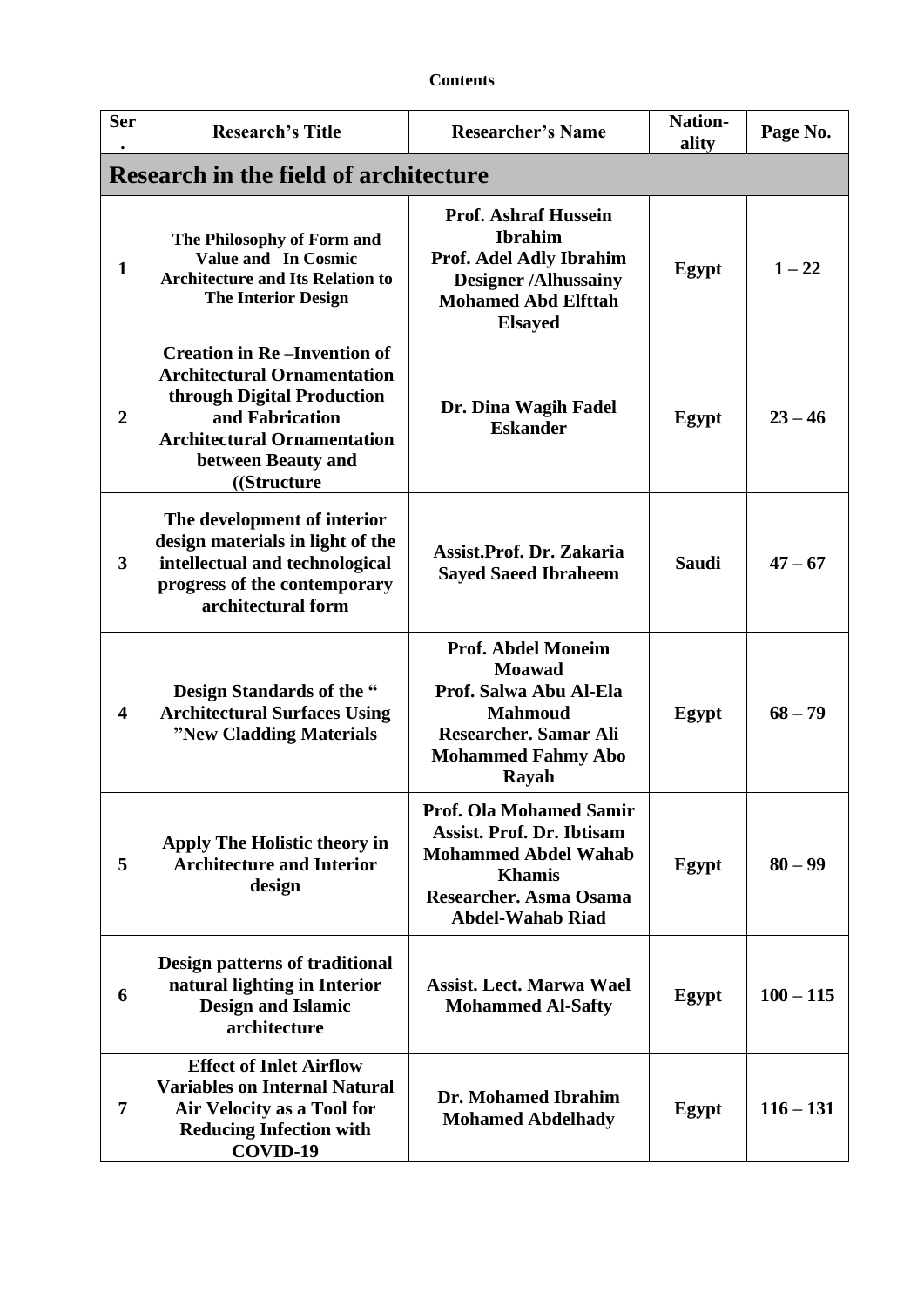| <b>Research in the field of arts</b> |                                                                                                                                                                                                                      |                                                                                                                                                     |              |             |
|--------------------------------------|----------------------------------------------------------------------------------------------------------------------------------------------------------------------------------------------------------------------|-----------------------------------------------------------------------------------------------------------------------------------------------------|--------------|-------------|
| 8                                    | The enriching role of the<br>artist's book in visual<br>photography among students<br>of visual arts at the Faculty of<br><b>Design and Arts at Princess</b><br><b>Nourah Bint Abdul Rahman</b><br><b>University</b> | Dr. Ebtsam Saud Alrasheed                                                                                                                           | <b>Saudi</b> | $132 - 149$ |
| 9                                    | The effectiveness of<br>cooperative learning with<br><b>Jigsaw 1 strategy in</b><br>developing knowledge and<br>skills of drawing some women<br>pants pattern                                                        | Dr. Asmaa Fouad Zaki                                                                                                                                | Egypt        | $150 - 171$ |
| 10                                   | Developing the creative<br>abilities of students in the field<br>of fashion arts through the<br>creation of printed fashion<br>designs influenced by modern<br>art schools using various<br>printing techniques      | <b>Assist. Prof. Dr. Iman</b><br><b>Ahmed Abdullah</b><br>Dr. Rabab Ahmed Al-Rifai                                                                  | Egypt        | $172 - 203$ |
| 11                                   | Virtual prototyping and its<br>role in product design process                                                                                                                                                        | Prof. Dr. Ayman<br><b>Mohammed Afifi Amer</b><br>Lect. Mostafa Mahmoud<br><b>Fawzy Hafez El-Betar</b>                                               | Egypt        | $204 - 219$ |
| 12                                   | The Psychology of Advertising<br>and Its Impact On the<br><b>Behavior of the Child as A</b><br><b>Target Group</b>                                                                                                   | <b>Prof. Tamer Abdel Latif</b><br>Assist. Prof. Dr. Mai Ali<br><b>Nada</b><br><b>Assist. Lect. Rana</b><br><b>Mohamed fawzy kamel</b>               | Egypt        | $220 - 235$ |
| 13                                   | Merging of techniques the<br>design on the dress stand and<br>forming metal wires to enrich<br>the evening wear                                                                                                      | Assist. Prof.Dr. Rania Nabil<br><b>Zaky Atia</b><br><b>Assist. Prof.Dr. Sanaa</b><br><b>Mohamed Shahien</b>                                         | Egypt        | $236 - 254$ |
| 14                                   | Disruptive technology and its<br>role in product development:<br>the entrance to renewable<br>energy                                                                                                                 | Prof. Rajab Hilal Abdel<br>Gawad<br><b>Prof. Osama Youssef</b><br><b>Mohammad</b><br><b>Researcher. Ahmed Ahmed</b><br><b>Salah El Din Metwally</b> | Egypt        | $255 - 268$ |
| 15                                   | <b>Employing some hand</b><br>embroidery techniques to<br>produce hand bags of a<br>national character                                                                                                               | <b>Assist. Prof. Dr. Rehab</b><br><b>Gomaa Ibrahim</b><br>Dr. Mai Said Abdel Khaleq                                                                 | Egypt        | $269 - 302$ |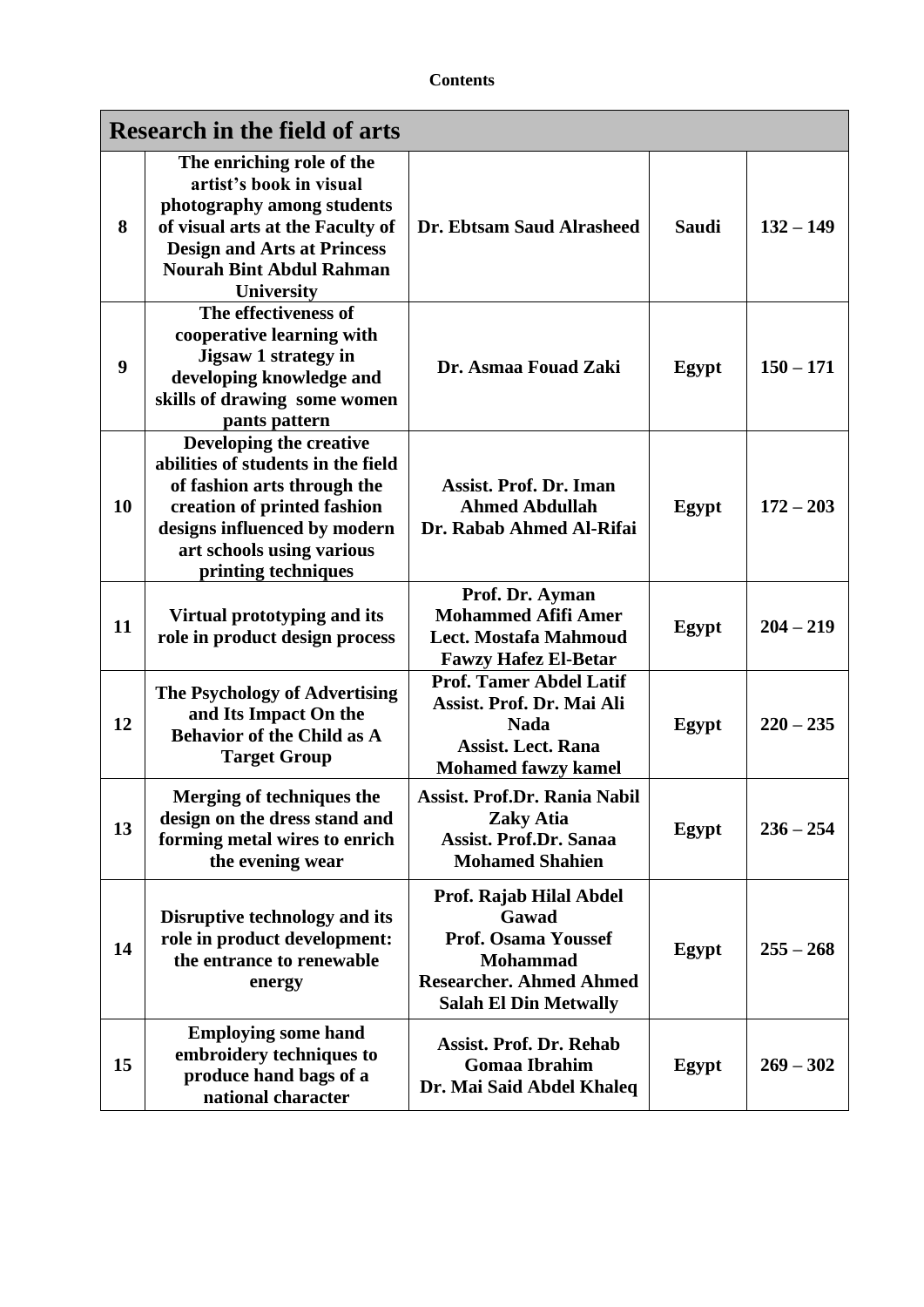| 16 | The design of the interactive<br>identity of the advertisement<br>to suit the developments of<br>communication and<br>information technology, and<br>the effect of its use on the<br>success of the advertising<br>campaigns | <b>Prof. Samar Hany ELSaeed</b><br><b>Abo Donia</b><br>Prof. Nagwa Yehia<br><b>ELAdawi</b><br><b>Researcher. Mohamed</b><br><b>Essam Fawzy Husein AL-</b><br><b>Ashkar</b>            | Egypt | $303 - 325$ |
|----|------------------------------------------------------------------------------------------------------------------------------------------------------------------------------------------------------------------------------|---------------------------------------------------------------------------------------------------------------------------------------------------------------------------------------|-------|-------------|
| 17 | The plastic and conceptual<br>dimensions of the art of<br>contemporary portrait as an<br>indicator of cultural identity                                                                                                      | <b>Assist. Prof. Dr. Seham</b><br><b>Abdel Aziz Hamed</b>                                                                                                                             | Egypt | $326 - 342$ |
| 18 | <b>Produce Fanc Yarn blender of</b><br>cotton and acrylic fibers on<br>ring spinning machine system<br>to synthetic fibers                                                                                                   | Prof. Afaf Faraj Abdel<br><b>Muttalib</b><br>Assist. Prof. Dr. Ayman El-<br><b>Sayed Ibrahim Ramadan</b><br><b>Researcher. Khalil Ibrahim</b><br><b>Ibrahim</b>                       | Egypt | $343 - 354$ |
| 19 | The Khyamya as a source for<br><b>Fashion Design by Draping in</b><br>the Light of Demolition and<br><b>Reconstruction</b>                                                                                                   | <b>Prof. Amr Gamal El Din</b><br><b>Hassouna</b><br>Dr. Ahmed Fahim<br><b>AlBarbary</b><br><b>Researcher. Hala El-Sayed</b><br><b>Abdel-Fattah Akl</b>                                | Egypt | $355 - 382$ |
| 20 | <b>Digital System suggestion for</b><br>documenting Egyptian<br><b>Costumes</b>                                                                                                                                              | <b>Prof. Amr Mohamed</b><br><b>Gamal El Din Mohamed</b><br><b>Hassouna</b><br><b>Prof. Nasreen Nasr El Din</b><br><b>Assist. Lect. Doaa</b><br><b>Mohamed Mahmoud</b><br><b>Ahmed</b> | Egypt | $383 - 408$ |
| 21 | Archetypes are renewable<br>innovation sources for<br>contemporary industrial<br>designer                                                                                                                                    | <b>Prof. Mohamed Ezzat Saad</b><br><b>Mahmoud</b><br><b>Prof. Nermin Kamel</b><br><b>Mohamed Elgedawy</b><br><b>Assist. Lect. Fatma</b><br><b>Mahmoud Mohamed</b><br><b>Henedy</b>    | Egypt | $409 - 429$ |
| 22 | <b>Experimental methods to</b><br>embody the symbolic<br>dimension of Arabic letters<br>and plant units of porcelain<br>shape                                                                                                | Dr. Mona Mahmoud El-<br><b>Sayed Kahla</b>                                                                                                                                            | Egypt | $430 - 451$ |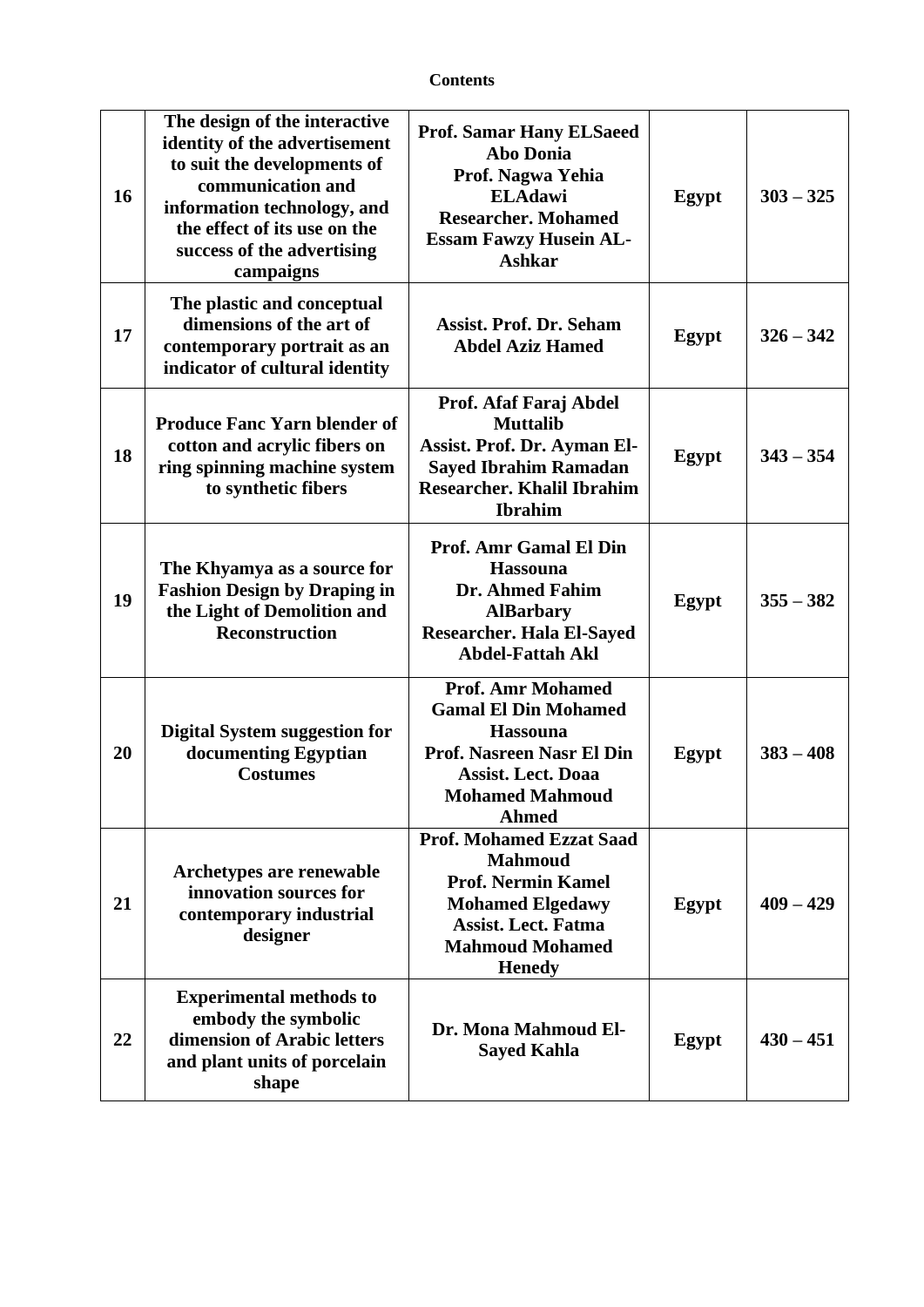| 23 | <b>Characterization of</b><br>nanographic technology as one<br>of the newly developed digital<br>printing techniques                                                                        | Prof. Mona Moustafa Abo<br>tabl<br>Dr. Hanaa Abd Elfadeel<br><b>Sarhan</b><br><b>Assist. Lect. Sara Ebrahim</b><br><b>Abd-Elrahman Ramadan</b>            | Egypt | $452 - 460$ |
|----|---------------------------------------------------------------------------------------------------------------------------------------------------------------------------------------------|-----------------------------------------------------------------------------------------------------------------------------------------------------------|-------|-------------|
| 24 | <b>Contemporary vision of</b><br>packaging design for the<br>traditional Omani products<br>"Applied on Omani sweets"                                                                        | Assist. Prof. Dr. Mysara<br><b>Atef Al-Moteey</b>                                                                                                         | Oman  | $461 - 479$ |
| 25 | <b>Design Treatment for Home</b><br><b>Furnishing Accessories, By</b><br><b>Remains of Garment</b><br><b>Production Requirements, For</b><br><b>Sustainability</b>                          | Assist. Prof.Dr. Naglaa<br><b>Mohamed Ahmed Mady</b>                                                                                                      | Egypt | $480 - 499$ |
| 26 | <b>Improving the functional</b><br>properties of three-<br>dimensional fabrics in<br>sportswear for the disabled.                                                                           | <b>Prof. Nagla Mohamed Abd</b><br><b>Elkhalek Teama</b><br><b>Prof. Fayrouz Abou</b><br><b>Elfotouh El Gamal</b><br>Researcher. Soha adel awad<br>elmayah | Egypt | $500 - 516$ |
| 27 | Effects of salt glazes on<br>industrial ceramic tiles<br>produced by fast firing                                                                                                            | <b>Assist. Prof. Dr. Nawal</b><br><b>Ahmed Ibrahim</b>                                                                                                    | Egypt | $517 - 532$ |
| 28 | he concept and characteristics<br>of abstraction in Islamic art<br>and its impact on the<br>development of contemporary<br>designs in the field of<br>designing Architectural iron<br>works | Dr. Hany Fawzy Abo<br>Elazm                                                                                                                               | Egypt | $533 - 550$ |
| 29 | <b>Creative Design of</b><br><b>Environmental Materials in</b><br><b>Packaging from Economic</b><br>Perspective                                                                             | Dr. Haidy Youssef Abo<br><b>Elgheat</b>                                                                                                                   | Egypt | $551 - 566$ |
| 30 | The role of the industrial<br>designer in the fight against<br>"Corona" and the transit of<br>the product to future<br>technology                                                           | <b>Assist. Prof. Dr. Haitham</b><br><b>Mohamed Galal</b>                                                                                                  | Egypt | $567 - 590$ |
| 31 | <b>Using Contemporary Painting</b><br><b>Colored Lighting Style to</b><br><b>Create Interactive Mural</b><br><b>Designs with Colored Lights</b>                                             | Prof. Abo Bakr Saleh<br><b>Alnawawy</b><br><b>Prof. Reham Hassan</b><br><b>Mohsen</b><br><b>Researcher. Mustafa</b><br><b>Mahmoud Siyam</b>               | Egypt | $591 - 611$ |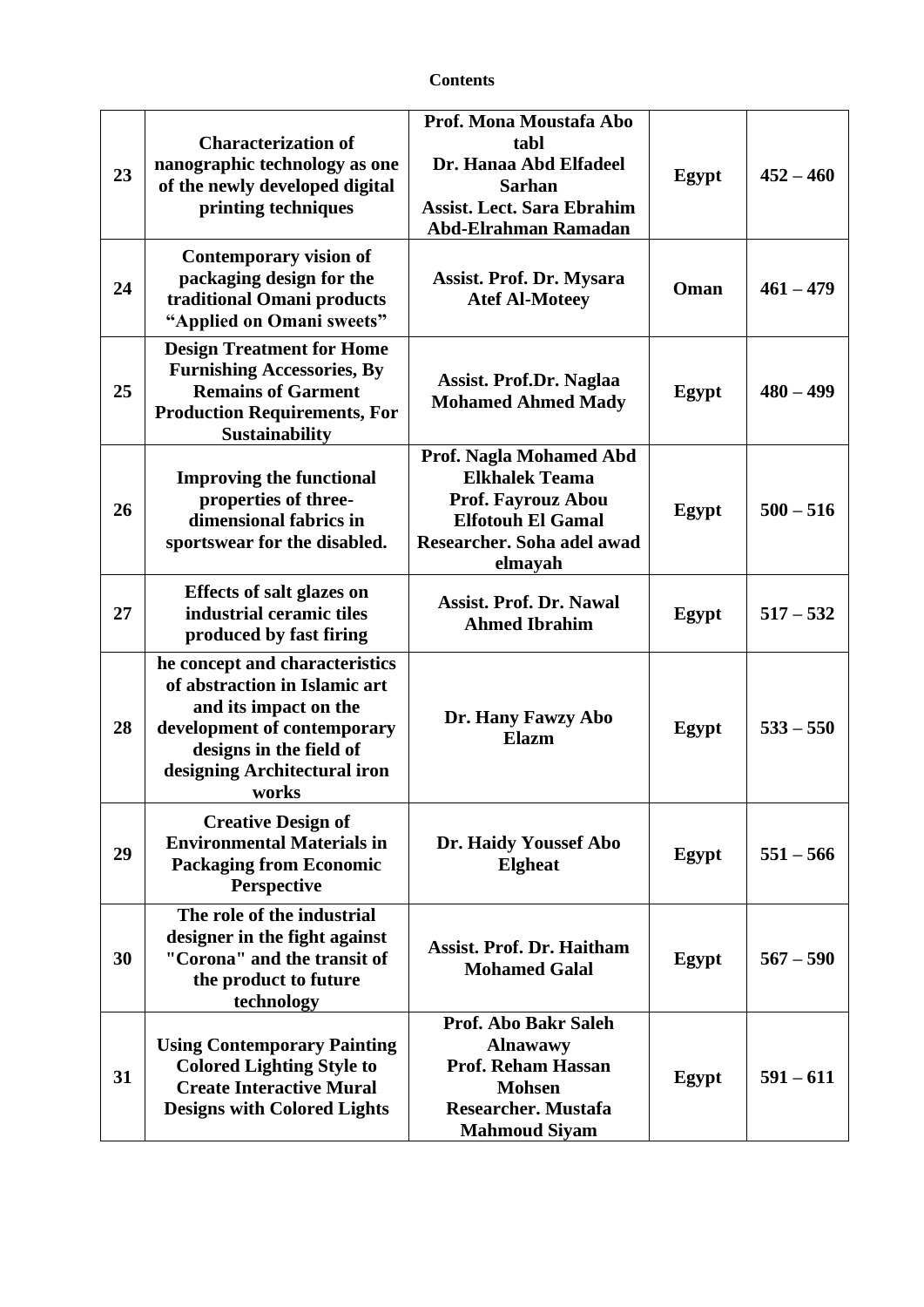| 32                                             | <b>Benefit from Flax Fiber Cross</b><br><b>Section Shape in Fabrics</b><br><b>Design</b>                                                                           | Dr. Azza Mohamed<br><b>Mohamed El Halwany</b>                                  | Egypt        | $612 - 619$ |
|------------------------------------------------|--------------------------------------------------------------------------------------------------------------------------------------------------------------------|--------------------------------------------------------------------------------|--------------|-------------|
| 33                                             | <b>Factors driving higher</b><br>engagement rates of digital<br>video advertising                                                                                  | Associ. Prof. Dr. Dina G.<br><b>Abboud</b>                                     | Egypt        | $620 - 631$ |
| 34                                             | <b>Utilization of The Diversity Of</b><br><b>The Islamic Arts To Create</b><br><b>3Dimensional Models That</b><br><b>Serve The Field Of Glass</b><br><b>Design</b> | Associ. Prof. Dr. Doaa<br><b>Hamed</b>                                         | <b>Egypt</b> | $632 - 643$ |
| 35                                             | <b>Activating the aesthetics of</b><br>African art in the field of<br>artistic glass design                                                                        | <b>Assist. Prof. Dr. Hagar</b><br><b>Saeed Ahmed Mohamed</b><br><b>Hefnawy</b> | Egypt        | $644 - 656$ |
| 36                                             | <b>Guerrilla Advertising</b><br><b>Strategies "A Theoretical</b><br>Approach"                                                                                      | <b>Assist. Prof. Dr. Huda</b><br><b>Othman</b>                                 | Saudi        | $657 - 685$ |
| 37                                             | <b>The Integration Between</b><br><b>Fashion Design Thought</b><br><b>Strategy and Consumer</b><br><b>Behavior</b>                                                 | Associ. Prof. Dr. Mai Samir<br><b>Kamel Ali Mohamed</b>                        | Egypt        | $686 - 709$ |
| 38                                             | The difference between<br>traditional braille embossing<br>and digital braille printing<br>embossing tactile ergonomics                                            | Dr. Marwa Mohamed<br><b>Kamal El Din Sayed</b>                                 | Egypt        | 725<br>710  |
| 39                                             | <b>Challenges facing Textile</b><br>industry in Egypt "Barrier for<br>Exporting"                                                                                   | Dr. Osama Hamzawy                                                              | Egypt        | $726 - 747$ |
| <b>Research in the field of human sciences</b> |                                                                                                                                                                    |                                                                                |              |             |
| 40                                             | The effectiveness of a<br>proposed E - course in<br>teaching Skirt's Pattern                                                                                       | Dr. Rana Abbas Nafea<br><b>Suleiman</b>                                        | Egypt        | $748 - 765$ |